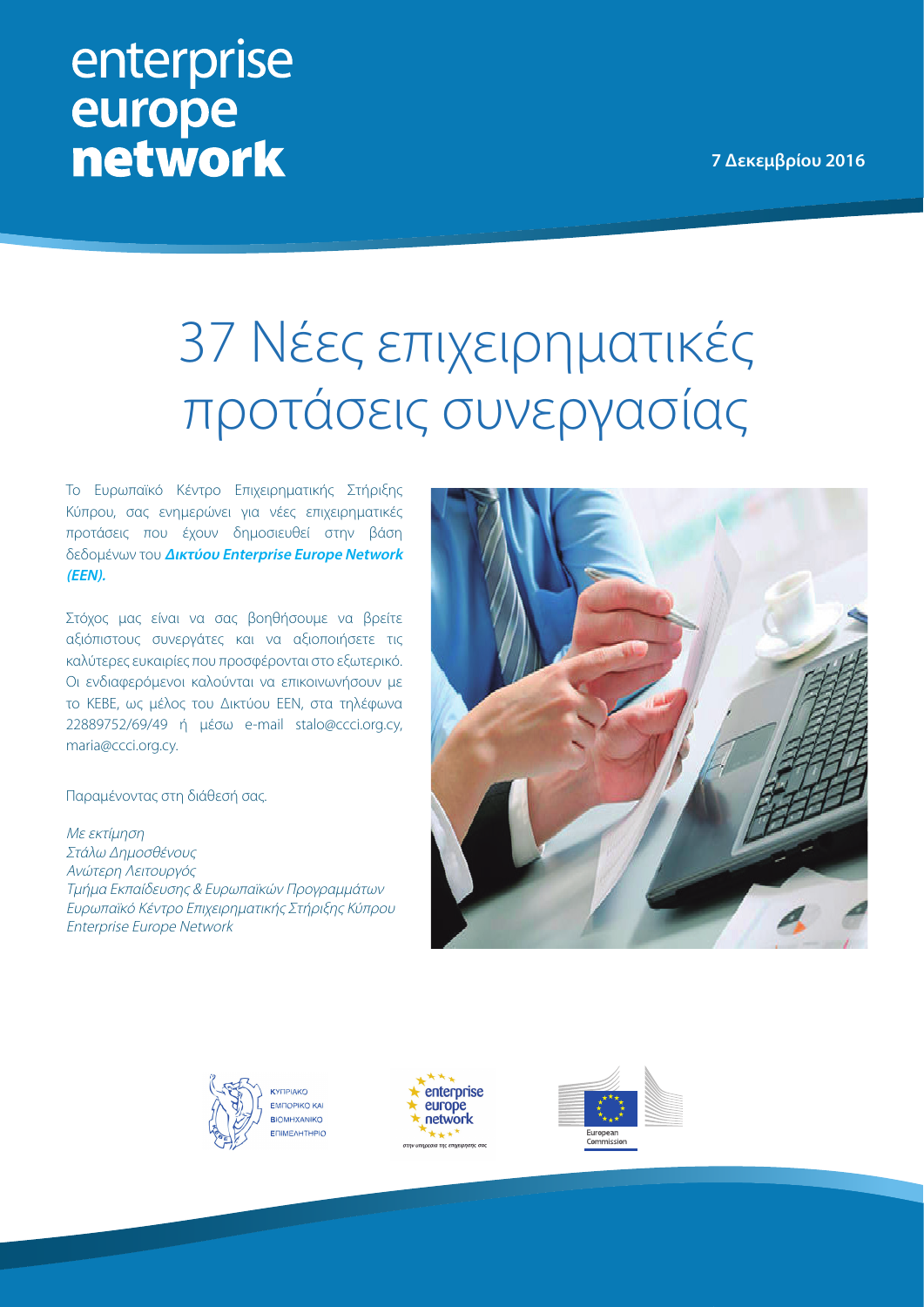| <b>Business Profile ID</b> | <b>Short Description / Kind of Cooperation</b>                                                                                                                                                                                                                                                                                                                                                                                                                                                                          |
|----------------------------|-------------------------------------------------------------------------------------------------------------------------------------------------------------------------------------------------------------------------------------------------------------------------------------------------------------------------------------------------------------------------------------------------------------------------------------------------------------------------------------------------------------------------|
| BOGR20160901001            | Greek SME offers leading edge management tool for small shop<br>owners/convenience store managers, allowing effective control of cash<br>register, stock management, and rich data analytics on sales, employees'<br>management. Cloud based technologies connect retailers-suppliers-<br>producers, increasing profit margins. The SME seeks wholesale industry/<br>retail distributors abroad in order to establish commercial agency/<br>distribution/services agreement.                                            |
| BRRU20161011002            | The Russian company specializes in wholesale and retail trade of food and<br>consumer goods (water, food, personal care) is looking for partners in EEN<br>countries to conclude distribution services agreement.                                                                                                                                                                                                                                                                                                       |
| BRSE20160901001            | Swedish company with their own manufacturing of mineral make-up and<br>an online e-shop for these products is looking for business partner able to<br>manufacture natural cosmetics under private label. The Swedish company<br>is interested in manufacturing agreement or licence agreement.                                                                                                                                                                                                                          |
| BRUK20160830001            | A UK (Northern Ireland) company specialises in the distribution of herbal,<br>homeopathic, natural food supplements and medical devices. The<br>company seek new innovative products and devices to add to their range<br>under a distribution services agreement.                                                                                                                                                                                                                                                      |
| BOPL20160719001            | The Polish company situated in north-east of Poland has been producing<br>bee honey for 52 years. Other company products are mead, liqueur and<br>vodka. The company is looking for the partners under the joint venture,<br>commercial agency, services and franchise agency agreement.                                                                                                                                                                                                                                |
| BOPL20160301002            | A Polish manufacturing factory from metal industry offers fastening systems<br>for tubes, pipelines, ventilation, air-conditioning and fire protection systems.<br>The company is looking for distributors in Europe.                                                                                                                                                                                                                                                                                                   |
| BOAM20151012001            | An Armenian dried fruits producer is looking for agents and/or distributors<br>for distribution services agreement and/or commercial agency agreement.<br>The company is drying local fruits as apricots, peaches, plums, raisins and<br>also others as bananas.                                                                                                                                                                                                                                                        |
| BOAM20151029001            | An Armenian company produces organic fertilizers is looking for<br>distributors and agents.                                                                                                                                                                                                                                                                                                                                                                                                                             |
| BOUK20150114005            | A UK company produces a range of natural mineral dog shampoos and is<br>looking for distributors to sell the new mineral range of dog shampoos in<br>their region.                                                                                                                                                                                                                                                                                                                                                      |
| BOLT20150416001            | A company from Lithuania, producing veterinary hygiene products for<br>animals, is looking for agents, representatives, distributors. The production<br>of the company is based on natural active ingredients - natural herbal<br>extracts and essential oils, efficacy of which is scientifically proved. Potential<br>partners could be a wholesale company or a retail network of veterinary,<br>hygiene-cosmetic, animal care, pet, dairy cow products who could arrange<br>the distribution of company's products. |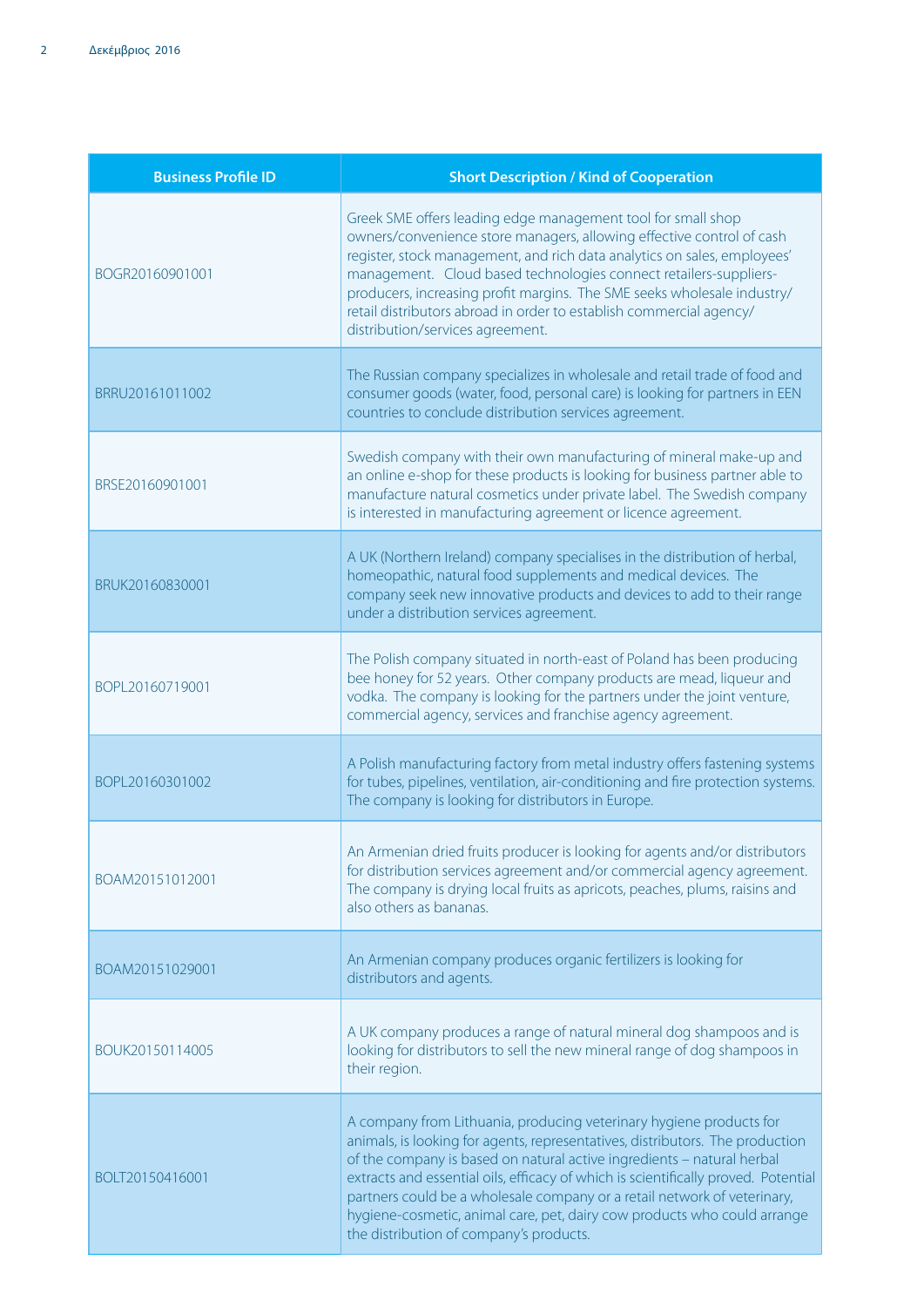| <b>Business Profile ID</b> | <b>Short Description / Kind of Cooperation</b>                                                                                                                                                                                                                                                                                                                                                                                                                                                                                                                                              |
|----------------------------|---------------------------------------------------------------------------------------------------------------------------------------------------------------------------------------------------------------------------------------------------------------------------------------------------------------------------------------------------------------------------------------------------------------------------------------------------------------------------------------------------------------------------------------------------------------------------------------------|
| BOUK20160218002            | A UK pet food manufacture who specialise in high meat content, grain free<br>dog and cat foods. The foods are suitable for all ages, breeds and sizes of<br>dogs and cats. The dog food has an 80% meat 20% fruit and vegetable<br>composition, while the cat food has an 80% meat 20% fruit and vegetable<br>composition. The foods are hypoallergenic and formulated without<br>chemical preservatives, colourings or flavourings. The company are seeking<br>distributors who can purchase by the pallet.                                                                                |
| BOUK20160401001            | UK brewer of specialty gluten free real ale and cider is looking for European<br>distributors with links to large pub and bar chains, hotels and restaurants.<br>The distributor must be experienced in the specialty ale market.                                                                                                                                                                                                                                                                                                                                                           |
| BRIT20160126001            | An Italian company, is a wholesale business specializing in beverages'<br>selling and distribution, with a particular focus on imported beers; it works<br>in the field of Hotels, Restaurants and cafés and currently it is looking for a<br>beer-brewing company for a new product to be presented and proposed<br>to the Italian market, and more precisely an exclusive product in its region<br>(Sardinia). The company is interested in distribution agreements.                                                                                                                      |
| BOES20151030002            | A Spanish company specialized in manufacturing metal trays for industrial<br>baking is looking for distributors involved in industrial production of bakery<br>or pastry equipment, selling directly to bakeries and pastries industries.                                                                                                                                                                                                                                                                                                                                                   |
| BORO20151008001            | Romanian travel agency specialized in agro-tourism in the Danube Delta<br>provides services in rural tourism focused on the interaction with the<br>socio-natural environment, i.e. fishing, boating, unique flora and fauna<br>exploration, trails, adventure, educational programmes for children, local<br>cultural events, traditional Romanian farming and Danubian cuisine<br>experiences. The agency is looking for travel operators with whom to<br>collaborate on the axis "inbound tourism" in the Danube Delta, Romania.                                                         |
| BOAT20160318001            | An Austrian company produces syrups (juices) and the vending machines<br>for serving these juices, is interested in finding representatives in Cyprus.<br>The juices can also be bought separately, this means that you can fix the<br>drinks also on other machines (which are not explicitly from this company).                                                                                                                                                                                                                                                                          |
| BRRO20160916001            | Romanian SME offers commercial representation for foreign companies<br>willing to enter the Romanian market in the field of consumer and/or<br>industrial products, legal software, etc.                                                                                                                                                                                                                                                                                                                                                                                                    |
| BRUK20160509001            | This fast growing forward thinking multi-channel sales agency offers<br>comprehensive sales and distribution channels to clients who want to sell<br>their products in the UK. The company works internationally in a variety<br>of sectors including fashion, cosmetics, wellness products, food items<br>(not fresh), natural products, home furnishings. It offers its services under<br>a commercial agency agreement and is looking to work with businesses<br>under a commercial agency agreement and is looking to work with<br>businesses who are seeking to target British market. |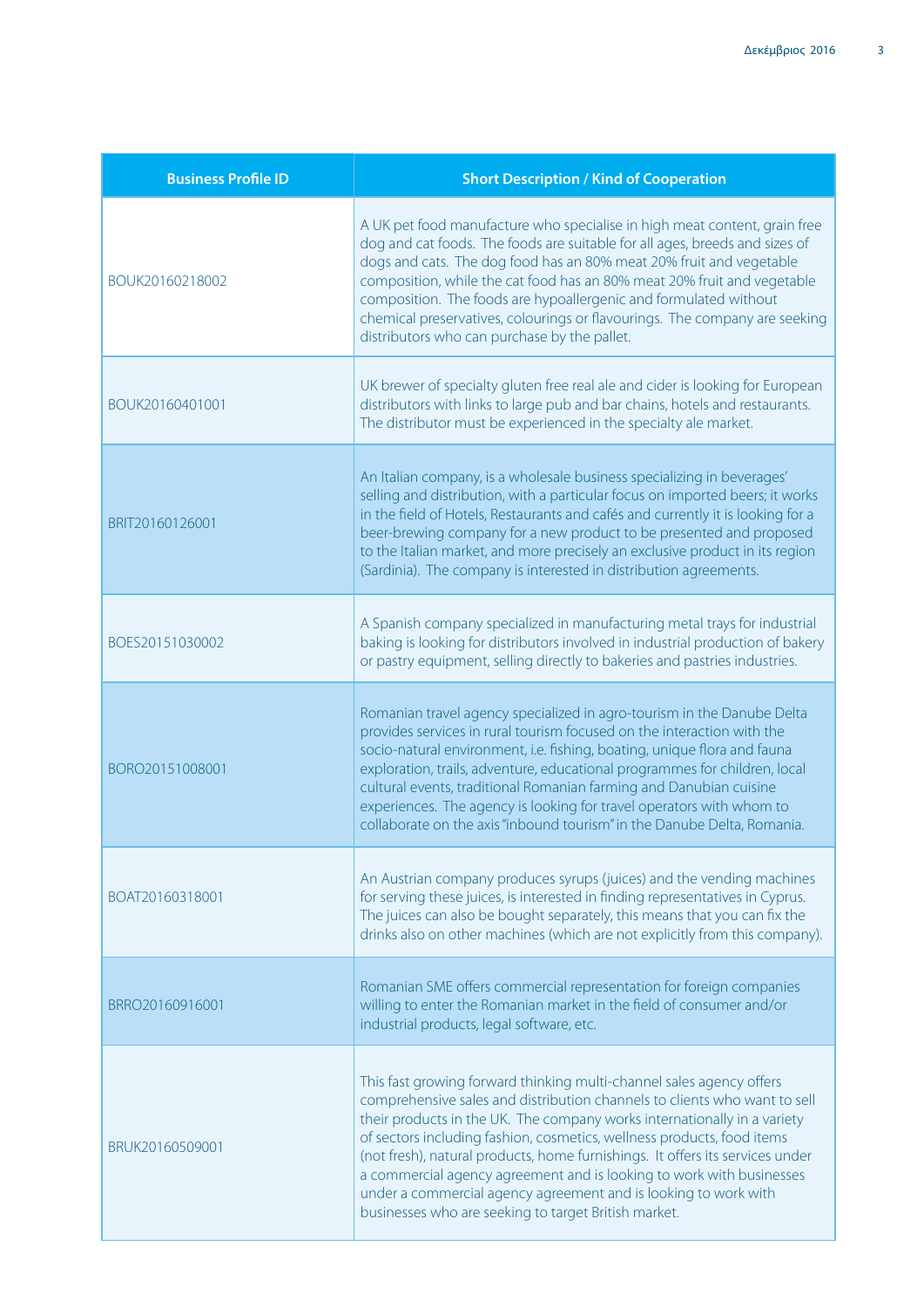| <b>Business Profile ID</b> | <b>Short Description / Kind of Cooperation</b>                                                                                                                                                                                                                                                                                                                                                                                                                                                          |
|----------------------------|---------------------------------------------------------------------------------------------------------------------------------------------------------------------------------------------------------------------------------------------------------------------------------------------------------------------------------------------------------------------------------------------------------------------------------------------------------------------------------------------------------|
| BOBR20151123001            | Brazilian company in the food industry offers varied mix of food preserves,<br>with special focus on palm hearts. The company is looking for continuous<br>distribution partnerships with retailers and supermarkets in order to<br>introduce and maintain the brand in target countries. In addition to palm<br>hearts, the company works with cucumber, beetroot, onion, quail egg,<br>mushrooms and Brazilian chili preserves, as well as shoestring potatoes,<br>whole grape, juice and wild honey. |
| BRBE20160905001            | A Belgian company, operating since 1976 as an international general<br>trading and forwarding firm with world-wide business relationships is<br>offering intermediary services as business intermediary and facilitator,<br>as transport and customs agency and as trade agent for several fields of<br>activities according to opportunities.                                                                                                                                                          |
| BRFR20160920003            | A French company created a new type of baby diapers / nappies and<br>training pants. The products are 50% biodegradable and of highest<br>efficiency. They are made in France. Due to a huge increase of the demand,<br>the company wishes to expand its subcontractors network and is now<br>looking for manufacturers of diapers who would like to relocate diapers<br>and training pants machines and part of their team to France under a<br>subcontracting or joint venture agreement.             |
| BRDK20160927001            | A Danish agency specialized in the building and construction service<br>industry is looking for new suppliers of construction material such as<br>concrete products, stoves and steel products from all over the world. The<br>company is offering access to the Danish market, and has a solid network<br>both to contractors and to companies in the construction industry.                                                                                                                           |
| BOKR20151008001            | A Korean SME is looking for distributors of their new entertaining product<br>for pets. This electronic device is specially designed for indoor and outdoor<br>pet's activity and also offers time-set feeding system. By using this, dogs,<br>home alone can play with automatic ball catching system and get food<br>based on customized eating pace using rewarding method. The company<br>is looking for distributors and possibility of further development of the<br>product.                     |
| BOMT20151120001            | A Maltese food manufacturer of various sauces, dips and delicatessen<br>is looking for agents and/or distributors, to promote and supply the<br>company's products to various types of foods retail outlets, such as corner-<br>stores and supermarkets. Agents and/or distributors are sought in Belgium,<br>Cyprus, France, German, Greece and the UK. Private label production is also<br>offered to other food manufacturers requiring complementary products.                                      |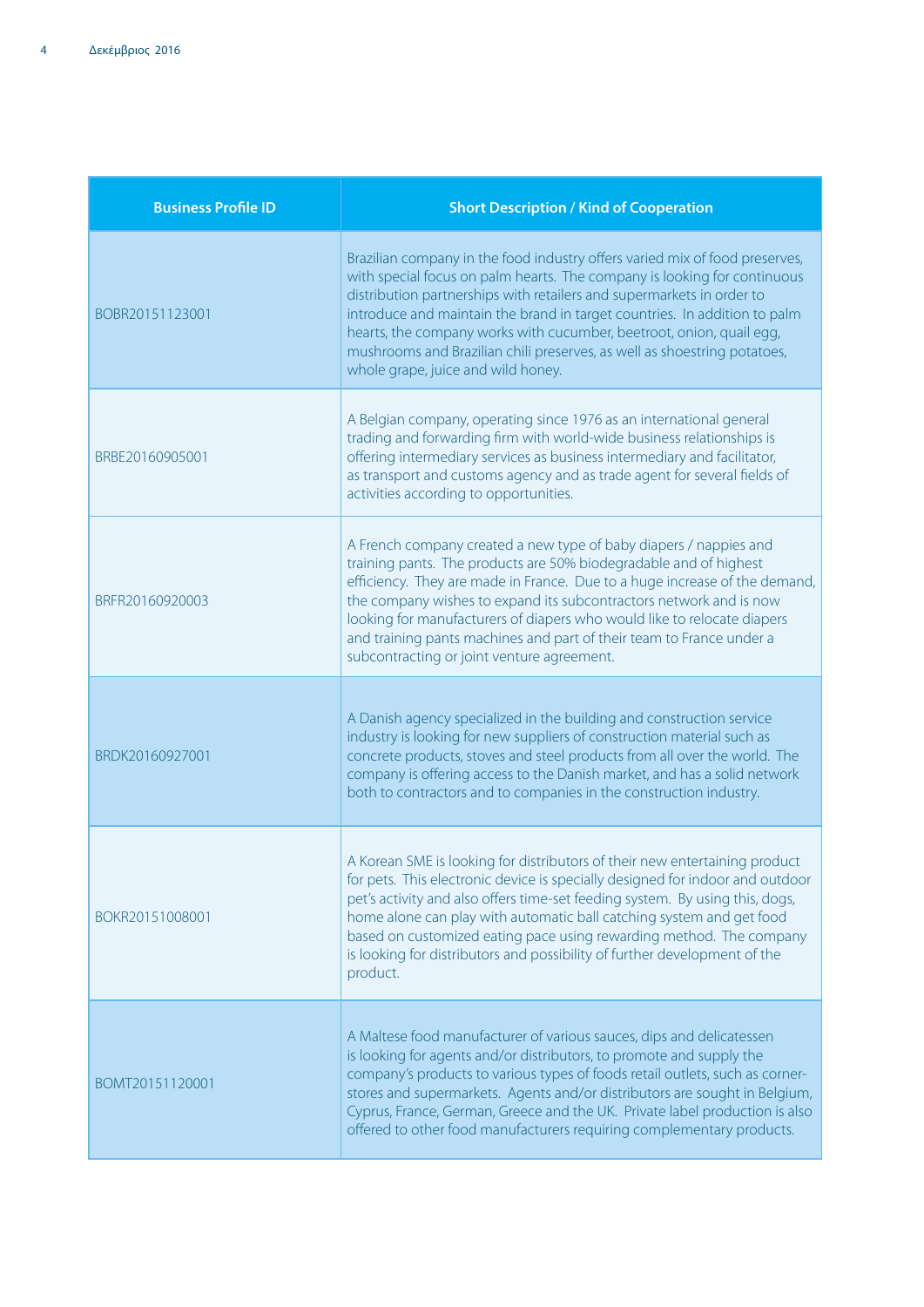| <b>Business Profile ID</b> | <b>Short Description / Kind of Cooperation</b>                                                                                                                                                                                                                                                                                                                                                                                                                    |
|----------------------------|-------------------------------------------------------------------------------------------------------------------------------------------------------------------------------------------------------------------------------------------------------------------------------------------------------------------------------------------------------------------------------------------------------------------------------------------------------------------|
| BOHU20151116001            | A Hungarian company specialized in naturally gluten, egg - and dairy - free<br>products, as well as products free from Genetically Modified Organisms<br>(GMO-free) is looking for distributors and agents in order to find new<br>markets in the EU for these products. The products are high in fibre and<br>processed with chemical free technology. Furthermore, the company is<br>also offering cold pressed corn oil for distribution in foreign countries. |
| BORU20160329006            | A Russian company specializes in the production of wooden tile of Siberian<br>larch including a shingle is looking for partners in EU countries to conclude<br>a distribution services agreement.                                                                                                                                                                                                                                                                 |
| BOGR20160125002            | A Greek SME, manufacturer of organic cosmetic and nutrition products is<br>looking for beauty products suppliers in Cyprus. They offer natural organic<br>skincare and nutrition products based on the holitistic philosophy of<br>well-being. They are seeking to establish distribution services agreement<br>with commercial partners in Cyprus able to supply organic cosmetic and<br>nutrition products in the country.                                      |
| BRRU20160401001            | A Russian company from Smolensk region seeks suppliers of garage, car-<br>repair, paint-spraying and compressor equipment as well as suppliers of<br>lacquers, motor oils and other materials for distribution on the territory of<br>the russian Federation under a distribution services agreement.                                                                                                                                                             |
| BOBE20160921001            | The Belgian company is the producer of an innovative smartphone holder<br>based on a clip system attached to suspenders in different models, fabrics,<br>colours, designs and qualities. They want to market and sell their unique<br>product abroad and therefore are looking for distributors active in the<br>fashion and creative industries.                                                                                                                 |
| BONL20161101002            | The Dutch producer has a well-established market position in The<br>Netherlands and produces solely customer specific nutrition bars for brand<br>owners or private label. The company is looking for large scale retailers<br>capable of representing the nutrition bars in specialized shops and sports<br>clubs. The Dutch company is in the position to negotiate different kinds of<br>commercial agency agreements.                                         |
| BOES20161017001            | Spanish company specialized in organic cereals and value added flours is<br>looking for companies willing to distribute the products from Spain in their<br>countries. It is interested in contacting distributors in European countries,<br>mainly in the 28 Union members.                                                                                                                                                                                      |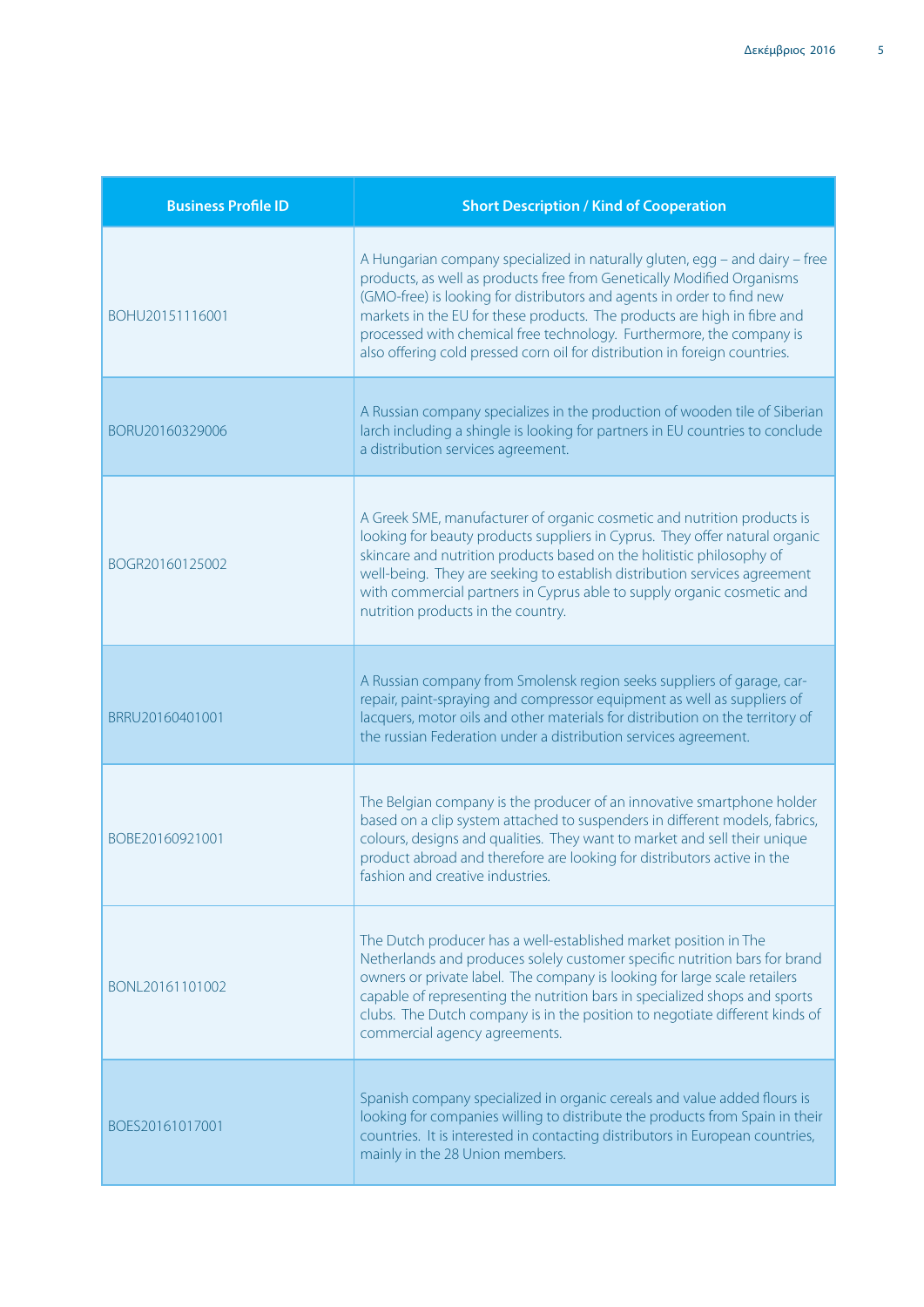| <b>Business Profile ID</b> | <b>Short Description / Kind of Cooperation</b>                                                                                                                                                                                                                                                                                                                                                                                                             |
|----------------------------|------------------------------------------------------------------------------------------------------------------------------------------------------------------------------------------------------------------------------------------------------------------------------------------------------------------------------------------------------------------------------------------------------------------------------------------------------------|
| BOBE20150817001            | Belgian company manufacturer of wooden pellets boilers (for domestic<br>use) is looking for distributors or wholesalers who have their network or<br>team of installators, who can promote but also install the boilers in other<br>European countries and ensure technical service. Distribution services<br>agreements are sought.                                                                                                                       |
| BOES20160302004            | A Spanish company manufacturing 100% handmade high quality footwear<br>for men and women is looking for distributors in order to sell its products in<br>Europe.                                                                                                                                                                                                                                                                                           |
| BOGR20151201001            | A Greek company based in Crete is specialised in breeding, packaging and<br>producing innovative premium deli products with Helix Aspersa snails. The<br>local microclimate of Crete allows having a productive operation for 12<br>months. The company is looking for distributors.                                                                                                                                                                       |
| BOBG20160921001            | Bulgarian company, specialized in production of different healthy rice cakes,<br>rice rolls and rice chips is looking for the distributors and wholesalers in<br>the EU market, as well as third countries. The potential partners must have<br>strong positions on the health food market in their countries.                                                                                                                                             |
| BOGR20160921002            | Bulgarian testing and certifying company provides services in compliance<br>with the New Approach Directives (European standardisation system)<br>requirements. The company is offering partnering within services<br>agreements to enterprises from Europe and third countries under the<br>European technical legislation for CE (European Conformity) marking. The<br>potential partners are companies from the construction and machinery<br>industry. |
| BOPL20160823002            | A Polish travel agency and destination management company offers<br>tailor made services for customers in all age. The company is offering<br>organisation of medical and wellness, nature lovers and adventure stays<br>in North-East of Poland. The regional tourist agency is interested in<br>cooperation with foreign travel operators or tourist agencies within services<br>agreement.                                                              |